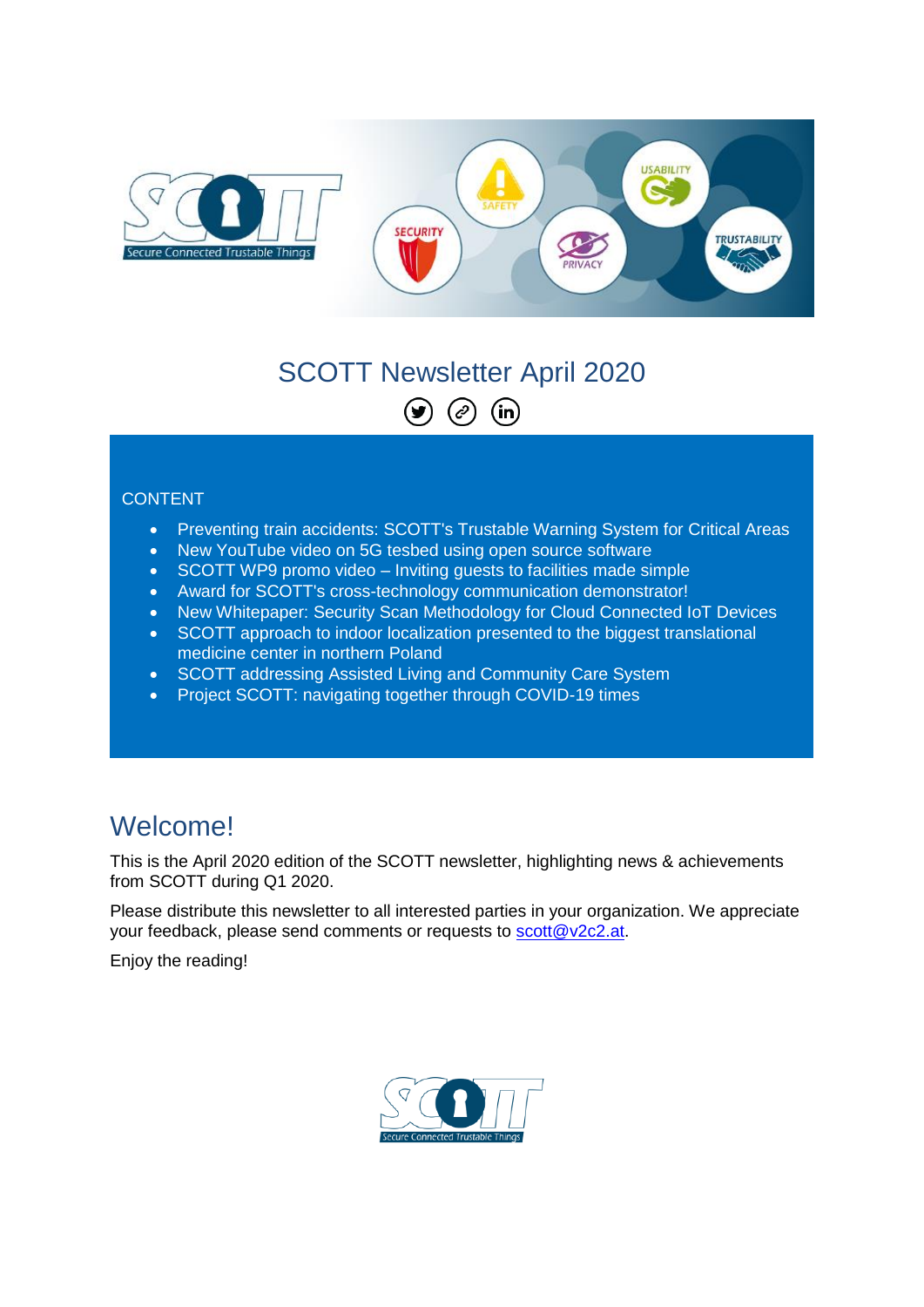## Preventing train accidents: SCOTT's Trustable Warning System for Critical Areas

#### Jan 7, 2020

SCOTT UC20 (Trustable Warning System for Critical Areas) aims to reinforce the critical areas in the railway domain, for instance the level crossing or working areas with operators located near the track. In addition, this WP increases the interoperability between the automotive and rail domain. For this purpose, the wireless communications between vehicles to anything (V2X) are implemented, gathering data from different sensors and providing information to external users, such pedestrians and drivers. An additional target is to link the rail with the automotive domain, as a proposal for the connected car in the future.

Nowadays, the level crossing alert is based on a trigger located on the track, mechanical or electronic, which activate the barriers and signals indicating the approaching of the train and it avoids the occupation of the track by vehicles or pedestrians. This mechanism is limited, due to its incompatibilities with other technologies and its non-flexibility to adapt it to other critical areas, such working areas. In addition, this system is analogical, and it does not allow any modifications from its initial design and setup, changes due to modifications on the speed or composition. In general, the current systems deployed for the critical areas shows a lack of safety in some situations.

The solution proposed for the UC20 is based on the wireless communication between the train and the critical area. This communication is in both directions, the critical area provides data about the possible track obstacle and the train dynamic information. Taking this data, the system provides safety answer for each situation. On the other hand, the use of wireless connectivity allows its integration with other domains, such the automotive one.

During the second year of the SCOTT project, the V2X communications have been tested in a real environment at INDRA installations achieving successful results. Moreover, the solution obtained from the UC20 will be tested in a real scenario in Germany.

More information on SCOTT, its technologies developed and publications available can be found in [https://scottproject.eu](https://www.researchgate.net/deref/https%3A%2F%2Fscottproject.eu).

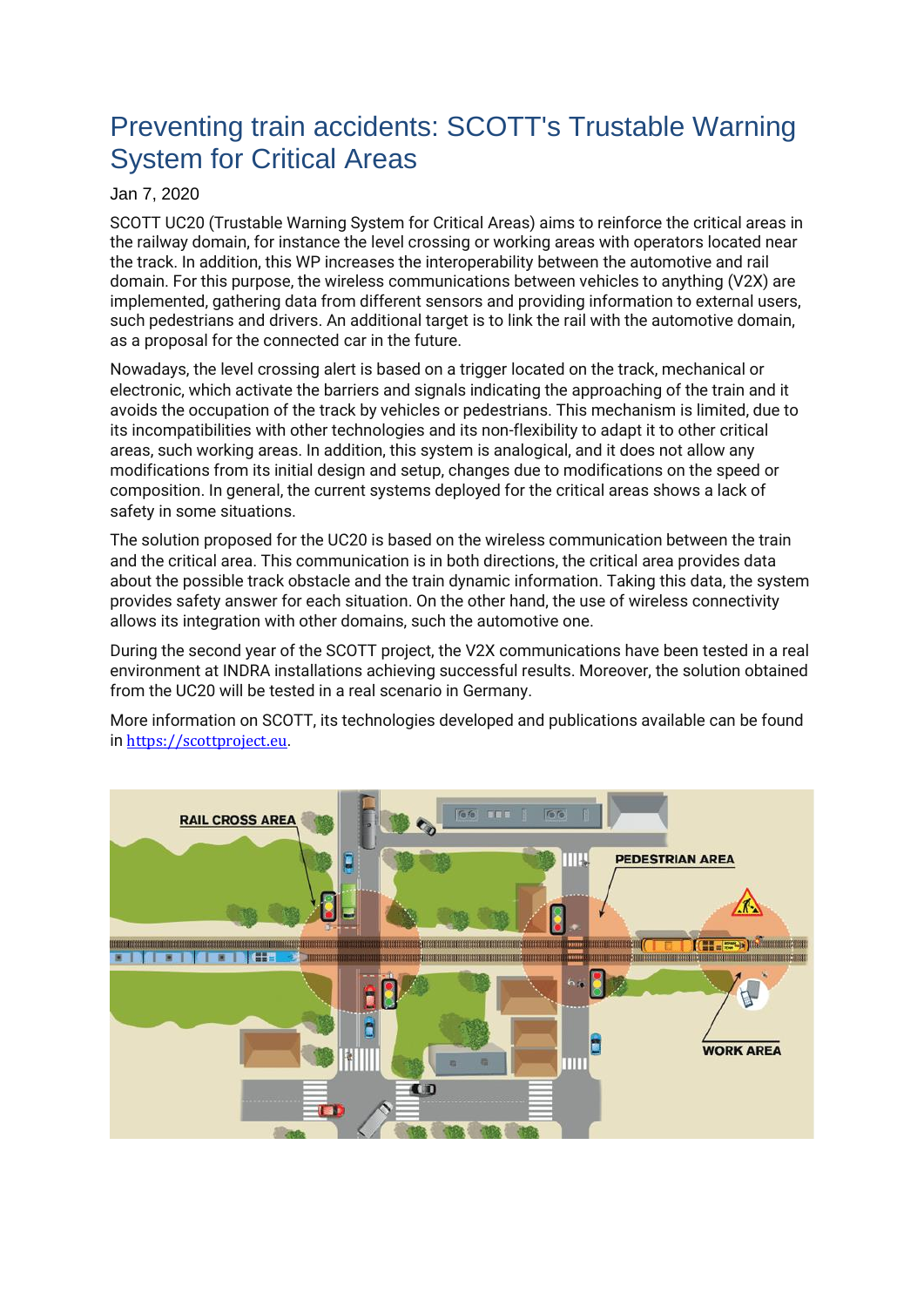

### New YouTube video on 5G testbed using open source software

Jan 27, 2020

Watch our SCOTT demonstrator by Telenor, Wolffia and OsloMet on YouTube! This demonstrator showcases the work in the WP21 (Assisted Living and Community Care) and in the WP24|BB24.L (Adaptable Network Slicing). The video is showing an early 5G testbed using open source software, in which concepts such as network slicing and identity management among others are implemented and also demonstrated how they can be helpful for daily-life situations and types of communities such as the elderly people. The video is available here:<https://youtu.be/4SDFj059AhY>



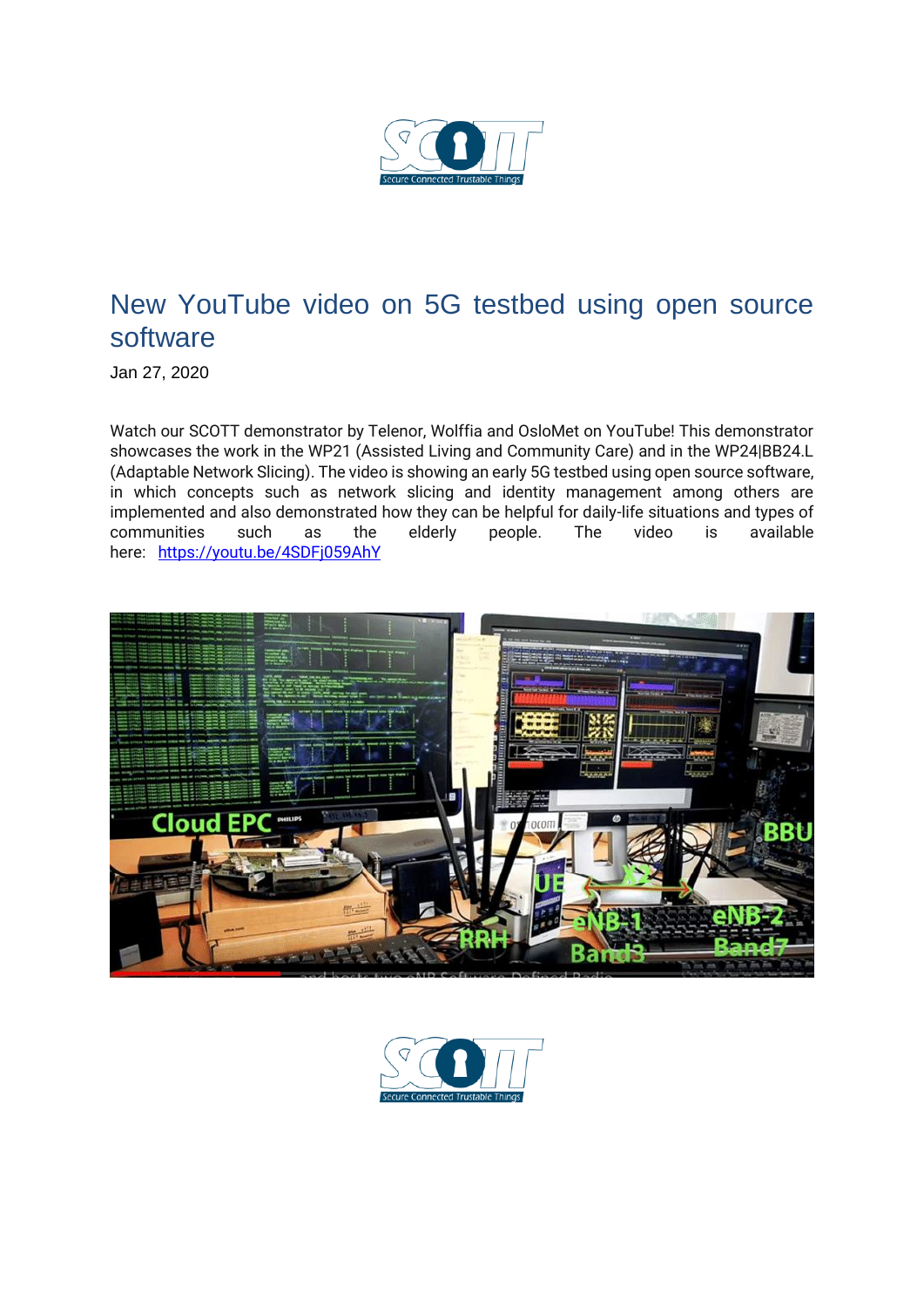### SCOTT WP9 promo video – Inviting guests to facilities made simple

March 3, 2020

A promo video presents concepts that Vemco is working on in the SCOTT's WP9: Secure Connect ed Facilities Management. Among these are using a smartphone as an access card and making a process of inviting guests possibly simple by reducing cumbersome formalities. Some of the pre sented functionalities are or will be demonstrated in other videos onthe SCOTT's YT channel. The rest will be developed after the project depending on your feedback that would be highly apprecia ted! Watch it on our YouTube Channel: ttps://youtu.be/vCBJHsXT9Mg



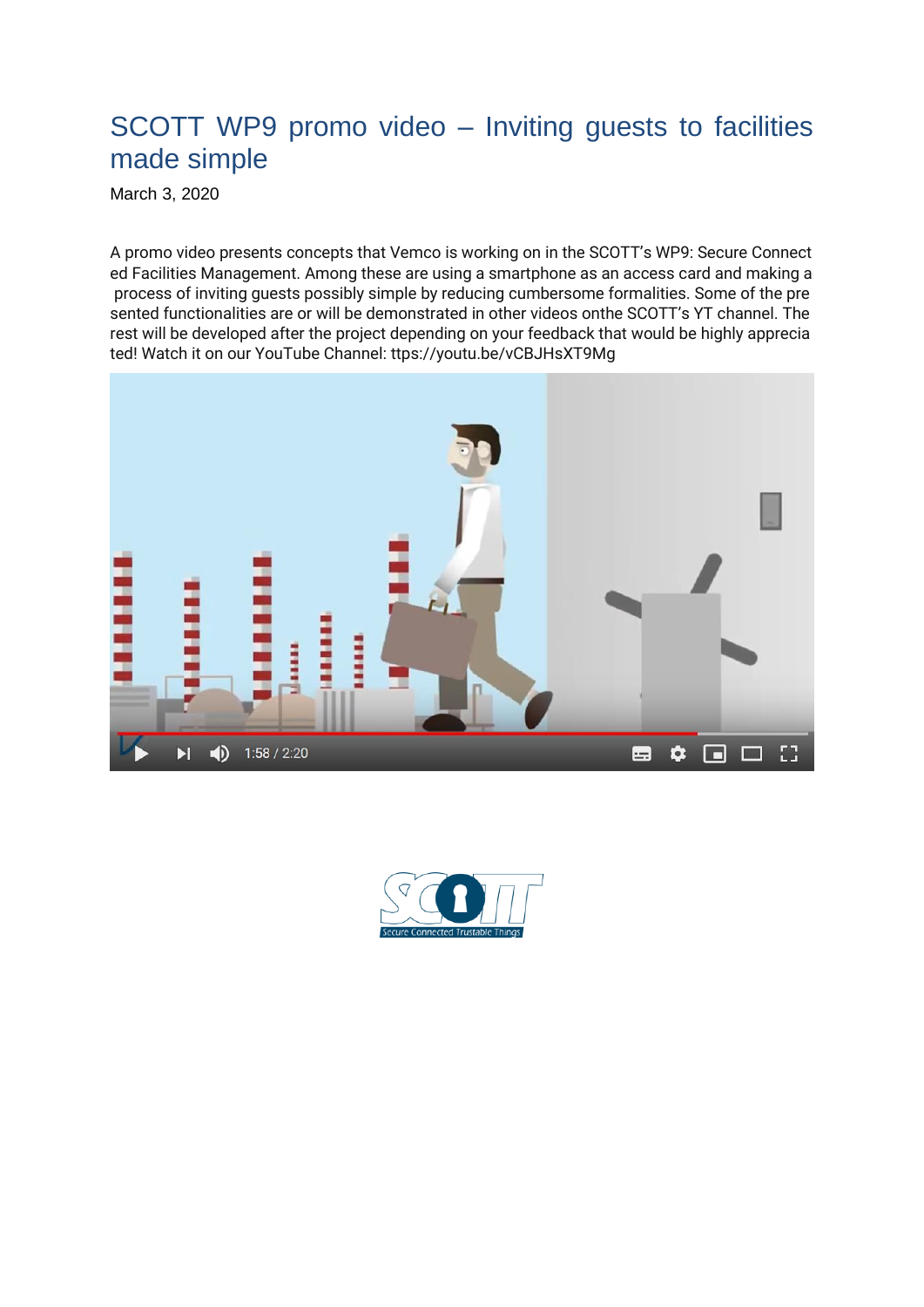### Award for SCOTT's cross-technology communication demonstrator!

March 4, 2020

We are happy to congratulate the team of TU Graz for the best demonstration award at the 17th International Conference on Embedded Wireless Systems and Networks held in Lyon (France) on February 17-19, where they showcased their work on "Cross-Technology Broadcast Communication between Off-The-Shelf Wi-Fi, BLE, and IEEE 802.15.4 Devices" carried out within SCOTT. Specifically, the demonstrator shows how off-the-shelf Wi-Fi, BLE, and IEEE 802.15.4 devices such as the Raspberry Pi 3B+, the TelosB mote, the TI CC2650 Launchpad, and the Zolertia Firefly can broadcast cross-technology frames to each other with an effective throughput above 1 kbps.

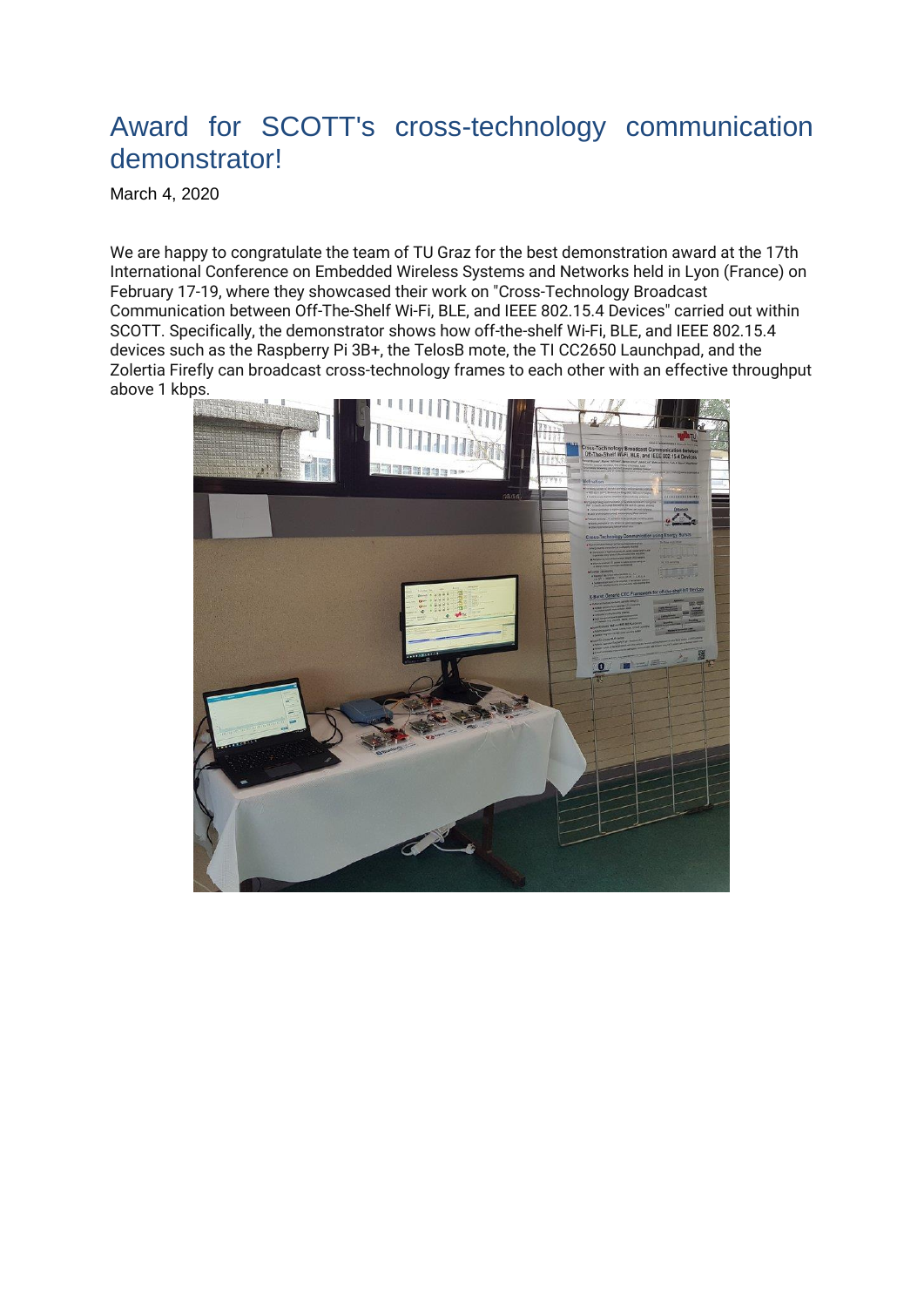

The demo abstract is available at: [http://www.carloalbertoboano.com/documents/brunner20ctc.pdf](https://www.researchgate.net/deref/http%3A%2F%2Fwww.carloalbertoboano.com%2Fdocuments%2Fbrunner20ctc.pdf) You can find out more information about SCOTT at: [https://scottproject.eu/](https://www.researchgate.net/deref/https%3A%2F%2Fscottproject.eu%2F)

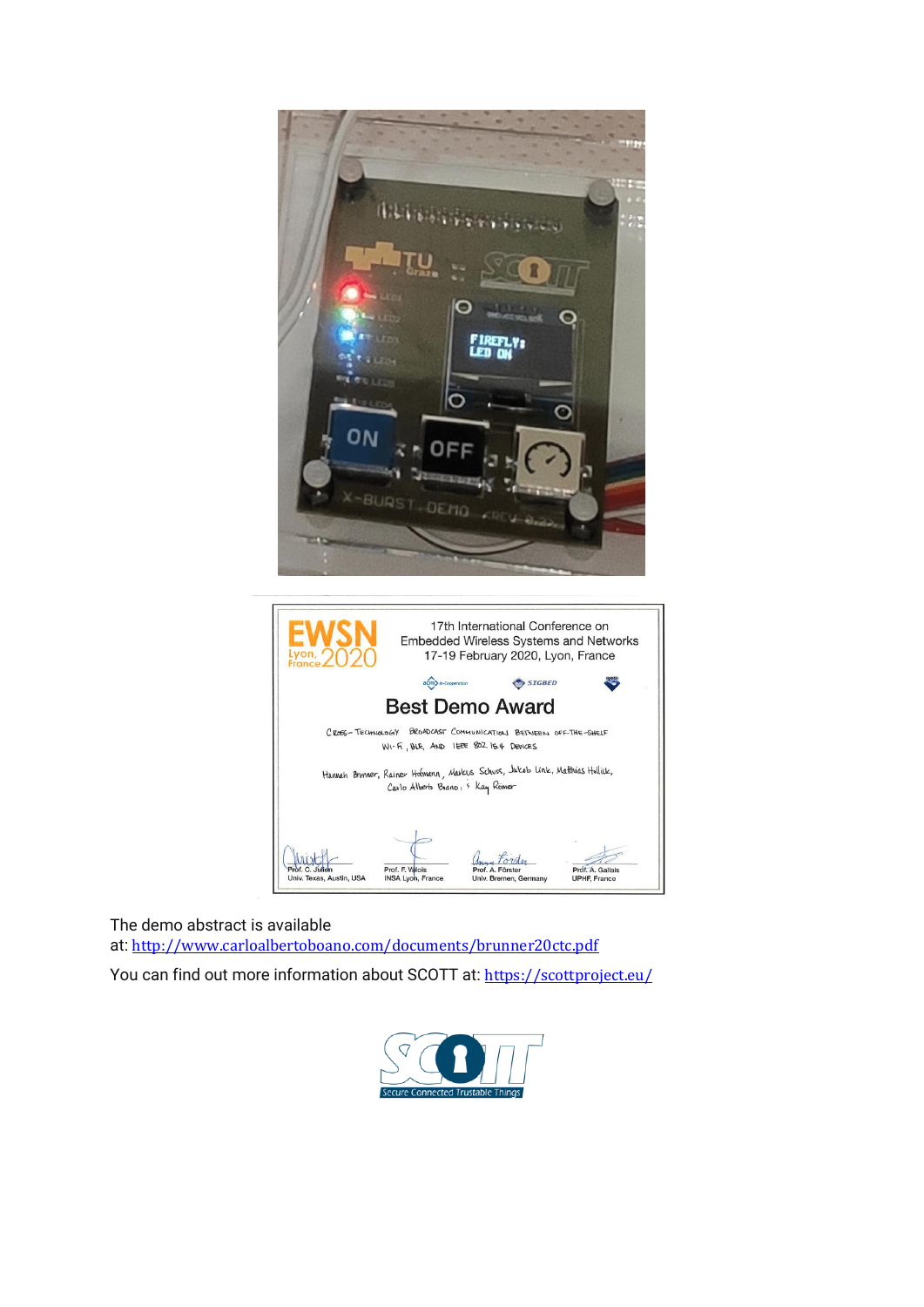#### New Whitepaper: Security Scan Methodology for Cloud Connected IoT Devices

March 6, 2020

Within the SCOTT project, the security researchers investigating specifically how to secure connected infrastructures have decided to write a general recommendation methodology for simple good practices. The document, so-called a "Security Scan", is meant to be used as a sort of checklist of basics to ensure that the most common entry points, attack vectors, and typical oversights and mistakes, are avoided and covered. While non-exhaustive and clearly oriented toward the architectures considered in the SCOTT projects, we hope that through following this simple checklist, users of the document (and infrastructure designers) can make sure that their infrastructure and systems are answering the most common security questions and concerns. The Whitepaper is available here: [https://scottproject.eu/download/whitepaper-security-scan](https://www.researchgate.net/deref/https%3A%2F%2Fscottproject.eu%2Fdownload%2Fwhitepaper-security-scan-methodology-for-cloud-connected-iot-devices%2F)[methodology-for-cloud-connected-iot-devices/](https://www.researchgate.net/deref/https%3A%2F%2Fscottproject.eu%2Fdownload%2Fwhitepaper-security-scan-methodology-for-cloud-connected-iot-devices%2F)



| Appplication layer security (authentication & authorization cloud server e.g. username /<br>password, pre-shared secret) |
|--------------------------------------------------------------------------------------------------------------------------|
| Transport layer security e.g. IPSec, TLS (authentication, confidentiality, integrity)                                    |
| Bearer security e.g. Bluetooth, WLAN, 4G security (authentication always,<br>confidentiality & integrity optional)       |

Learn more about SCOTT using [https://scottproject.eu/](https://www.researchgate.net/deref/https%3A%2F%2Fscottproject.eu%2F)

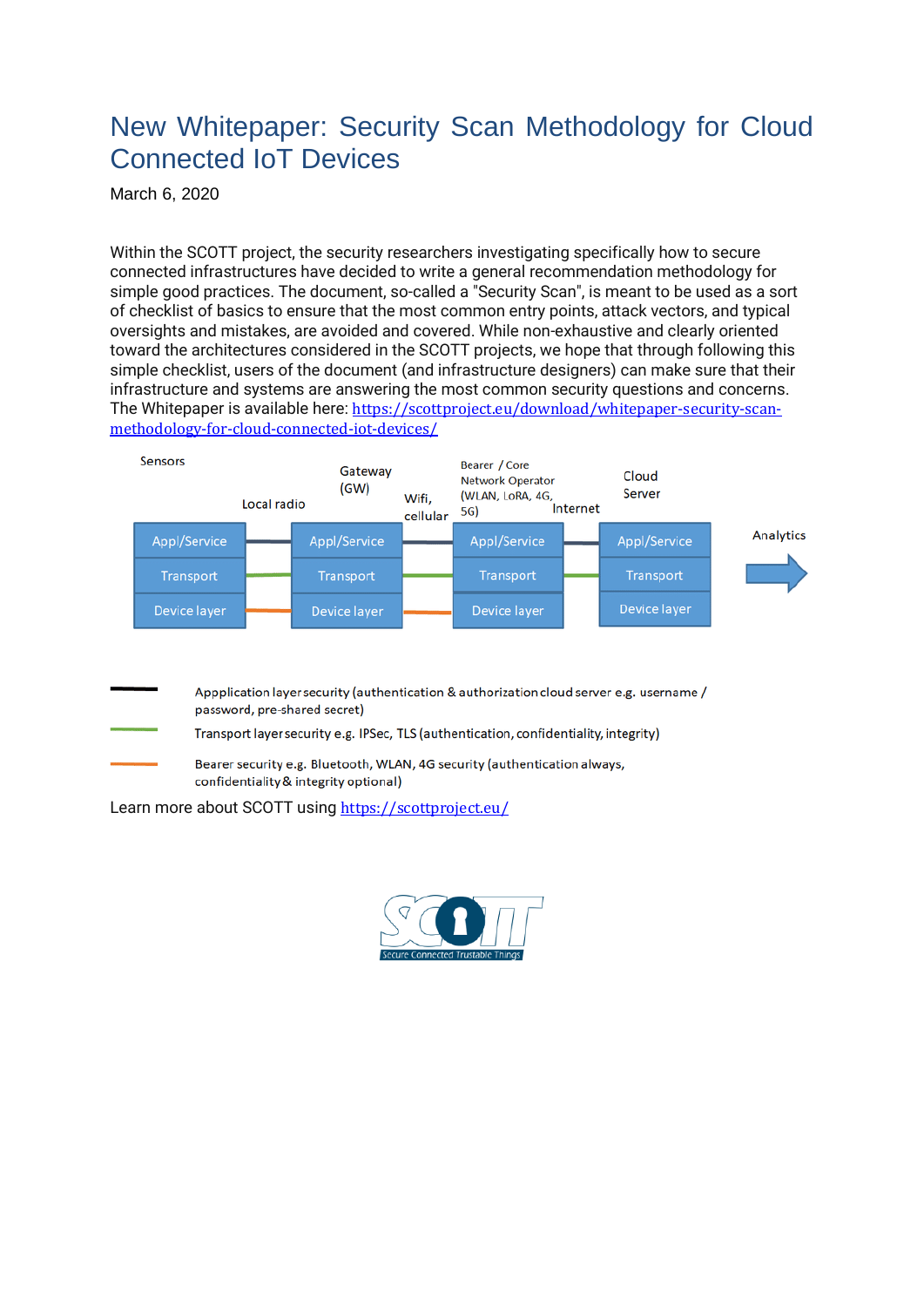# SCOTT approach to indoor localization presented to the biggest translational medicine center in northern Poland

March 9, 2020

An Indoor localization system developed by GUT within SCOTT project was presented on 21st of February during the annual meeting of specialists working in the area of translational medicine in Gdansk. Over 150 specialists from different fields of medicine, biology, biotechnology, pharmacy and chemistry, that work together in the biggest translational medicine center in northern Poland, discussed relevant new preclinical research and disease-targeted research outcomes, that can be used to develop new methods to improve human health and longevity. During the meeting, Lukasz Kulas presented indoor localization system and also SCOTT methodology that can be used to set different privacy and security levels in different instances of the system. Presented achievements gained a lot of attention form translational medicine specialists - as the system can be used to support different needs with different privacy levels. When the system supports management of medical samples and organs for transplantation the privacy level can be low to better focus on safety and time-relevant issues. But when the system will be used to provide safety to elderly patients the privacy level will be higher to protect patient's privacy and, as a consequence, higher acceptance of the system.

Find out more about SCOTT at [https://scottproject.eu/](https://www.researchgate.net/deref/https%3A%2F%2Fscottproject.eu%2F)



## SCOTT addressing Assisted Living and Community Care System

#### March 10, 2020

Given that the share of elderly people in Europe continues to increase there will be a growing need for smart and secure monitoring systems in order to provide high quality elderly care without increasing costs by an effective use of caregiver resources. The (WP21) Assisted Living and Community Care System provides an integrated solution for monitoring patients or elderly, signaling alarms to available caregivers and allowing them to enter the house or apartment for giving care (only) when needed. An integrated ALCCS demonstrator for elderly monitoring and caregiver notification in case of emergency events was build and tested by various SCOTT partners.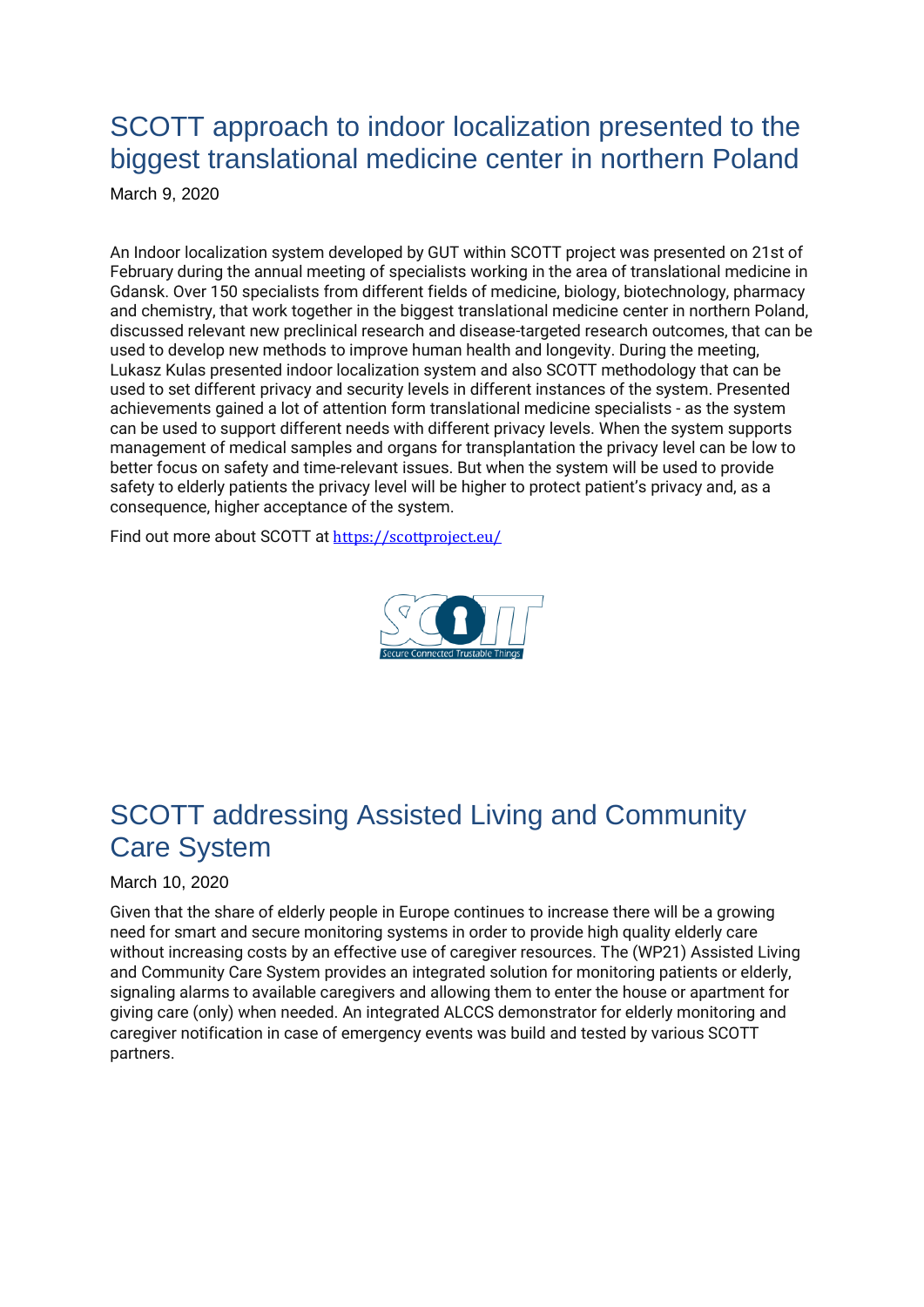

One of the sensors used for monitoring in this demonstrator is a presence sensor by Xetal/Yugen (see [https://youtu.be/5rNn8zA25Dk](https://www.researchgate.net/deref/https%3A%2F%2Fyoutu.be%2F5rNn8zA25Dk) for more information) that has been tested and matured with support from the SCOTT project and which is now ready for commercial application.



### Project SCOTT: navigating together through COVID-19 times

March 27, 2020

Our sincere thanks go to all those who are helping to master the great challenges of the current crisis: whether in the health sector, public service, or simply in helping others.

Many of us need to stay at home, having to balance family life and work within new constraints. We work from remote, and try to take care via distance for our loved ones. Many of us rely on the Internet now even more than ever.

Digitization is a big help, allowing us to do so much, more and more, location-independent.

Spotlight on secure, connected and trustable things - this is exactly the vision SCOTT has started with about 3 years ago. For example, support caring for elderly people while travel restrictions are imposed in such times of crises: see the recent post on Assisted Living and Community Care [\(https://www.researchgate.net/project/SCOTT-Secure-Connected-](https://www.researchgate.net/project/SCOTT-Secure-Connected-Trustable-Things/update/5e67455f3843b0499fee82a7)[Trustable-Things/update/5e67455f3843b0499fee82a7\)](https://www.researchgate.net/project/SCOTT-Secure-Connected-Trustable-Things/update/5e67455f3843b0499fee82a7).

SCOTT contributes in many ways, serving with safe, secure and trustable solutions at home, mobility and helping to run industrial facilities. We aim to show this at our final event and market place, with many demonstrators across a variety of use cases.